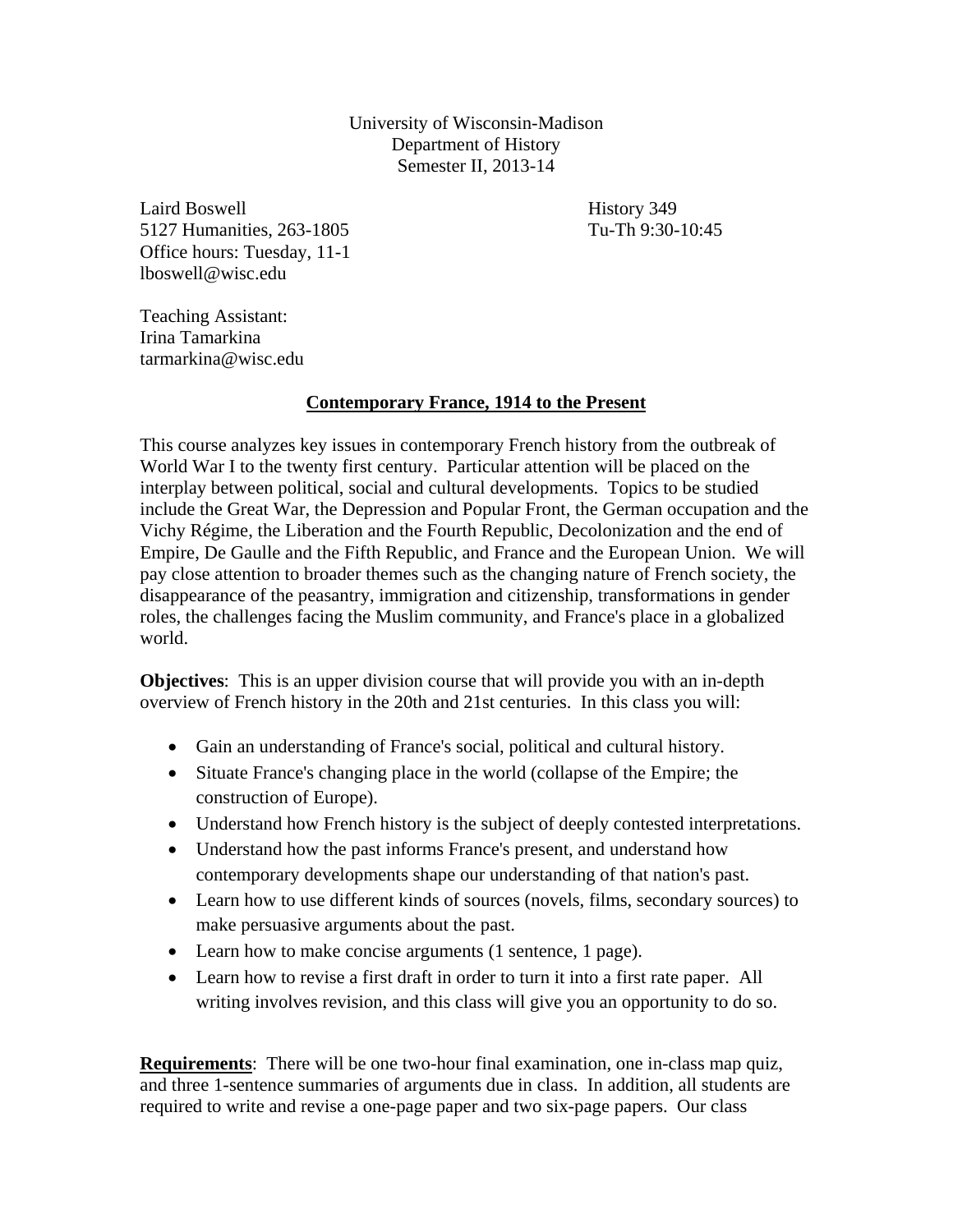Teaching Assistant, Irina Tamarkina, will read your first drafts and will make suggestions for revisions. All students are required to meet with Irina to discuss their first drafts. I will not read your final drafts (and thus will not grade your essays) if I do not have confirmation from Irina that you have met at least once to discuss your completed draft. Essay topics will be distributed in advance; papers require no outside research and will be based on class readings.

Students should have completed the week's reading by our Thursday meeting (unless otherwise noted).

**Movies**: We will watch (and discuss) two movies: Jean Renoir's Grand Illusion (*La grande illusion*) and Gillo Pontecorvo's Battle of Algiers. To view the movies go to the Learning Support Services digital language webpage:

# **http://lss.wisc.edu/node/971**

You will be prompted for a login: **xxx** password: **xxx** 

Please note that these streamed materials are for your use only. Access to RESERVES is restricted to students in this course. Students may not copy, share, distribute or otherwise allow or facilitate any unauthorized access to the content or the passwords issued. Individuals who violate this provision will be subject to disciplinary action under the UW-Madison Academic and/or Non-Academic Misconduct Codes.

Streaming works at the following campus facilities: Van Hise Info Lab (rm. 464), Van Hise Learning Lab (rm. 259), Memorial Library InfoLab, College Library Infolab, and Steenbock Library. In the campus infolabs, use Firefox on the Mac side. If you choose to use your own newer Mac laptop please note that streaming will not work with Quicktime Pro X. You can either download and install an older version of Quicktime or use the campus Infolab computers. Streaming will only work from a campus wired connection. It will not function off-campus or with wireless.

**Credits**: This is a 4-credit course. If you signed up for 3 credits, please add an additional credit.

**Grading**: Papers (30% each), final (20%), Discussion (20% -- this includes the Learn@UW posts and the one-page paper)

**Discussion:** We will discuss the movies and the shorter readings during class time. In addition we will find a common time to hold six one-hour meetings to discuss the longer class readings. I expect to send out a schedule for discussions by the second week of class. By 8 pm on the evening before each discussion section students should post on the class Learn@UW site: 1) A one paragraph response to the reading. Among the question you may wish to consider: Was the reading compelling and why? What questions are left unanswered? Does it shed light on the issues we are studying in class? 2) One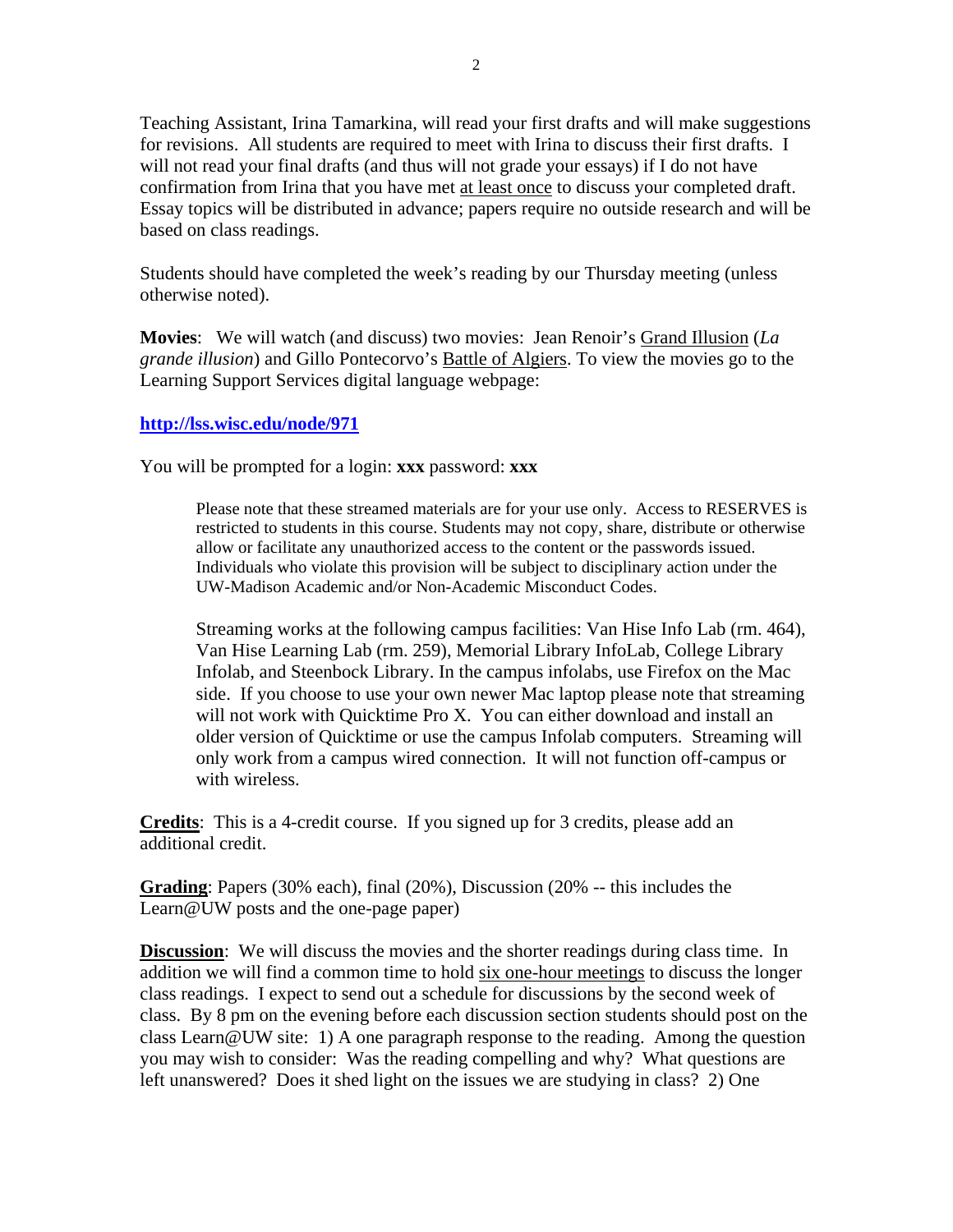question for discussion. Your posts will not be graded, but I will take them into account when I calculate your discussion grade.

**Plagiarism**: I expect you to hand in your own work, and not to borrow sentences or sentence fragments from books, articles, or the web. In other words, all your sentences should be of your own making (if you use more than three successive words from a book, you should put them in quotation marks). You should take the time to familiarize yourself with the University's policy on plagiarism which is available at: http://students.wisc.edu/saja/misconduct/UWS14.html and check out the Writing Center's excellent tips on quoting and paraphrasing sources: (http://writing.wisc.edu/Handbook/QPA\_plagiarism.html). Students who plagiarize put themselves at risk of failing the class.

**Books** are available for purchase at the bookstore of your choice (online or brick and mortar) and are also on 3-hour reserve in Helen C. White library. Some of the books have been translated from the French, and those of you with a good knowledge of *la langue française* may want to read them in their original version (copies available at Memorial Library). I have listed weekly readings from the Roderick Kedward textbook (France and the French) to enable you to keep up with lectures; by and large, the Kedward readings will not be the object of discussion. A **short reader** is available for purchase at the Humanities Copy Center for \$3.95 (hours: M-F, 7:30-11:45 and 12:30 to 4).

I will hold **office hours** on Tuesday between 11 and 1. You can also speak with me after class or send me an email to set up an alternative meeting time.

# Required Books

Henri Barbusse, Under Fire (Penguin Books, 2004) [*Le Feu*] (9780143039044) Emilie Carles, A Life of her Own. A Countrywoman in Twentieth-Century France (Penguin, 1992) [*Une soupe aux herbes sauvages*] (9780140169652) Andrew Feenberg and Jim Freedman (eds.,) When Poetry Ruled the Streets: The French May Events of 1968 (SUNY, 2001) (9780791449660) Robert Gildea, Marianne in Chains: Daily Life in the Heart of France during the German Occupation (Picador, 2004). (9780312423599) Irène Némirovsky, Suite Française (Vintage Books, 2007) [*Suite française*] (9781400096275) Henri Alleg, The Question (Bison Books, 2006) [*La question*] (9780803259607) Azouz Begag, Shantytown Kid (Bison Books, 2007) [*Le gone du Chaâba*] (9780803262584) Roderick Kedward, France and the French: A Modern History (Overlook Press, 2007) (9781585678815)

**Week 1** (January 21, 23). Introduction: France and the Origins of the Great War

Begin Henri Barbusse, Under Fire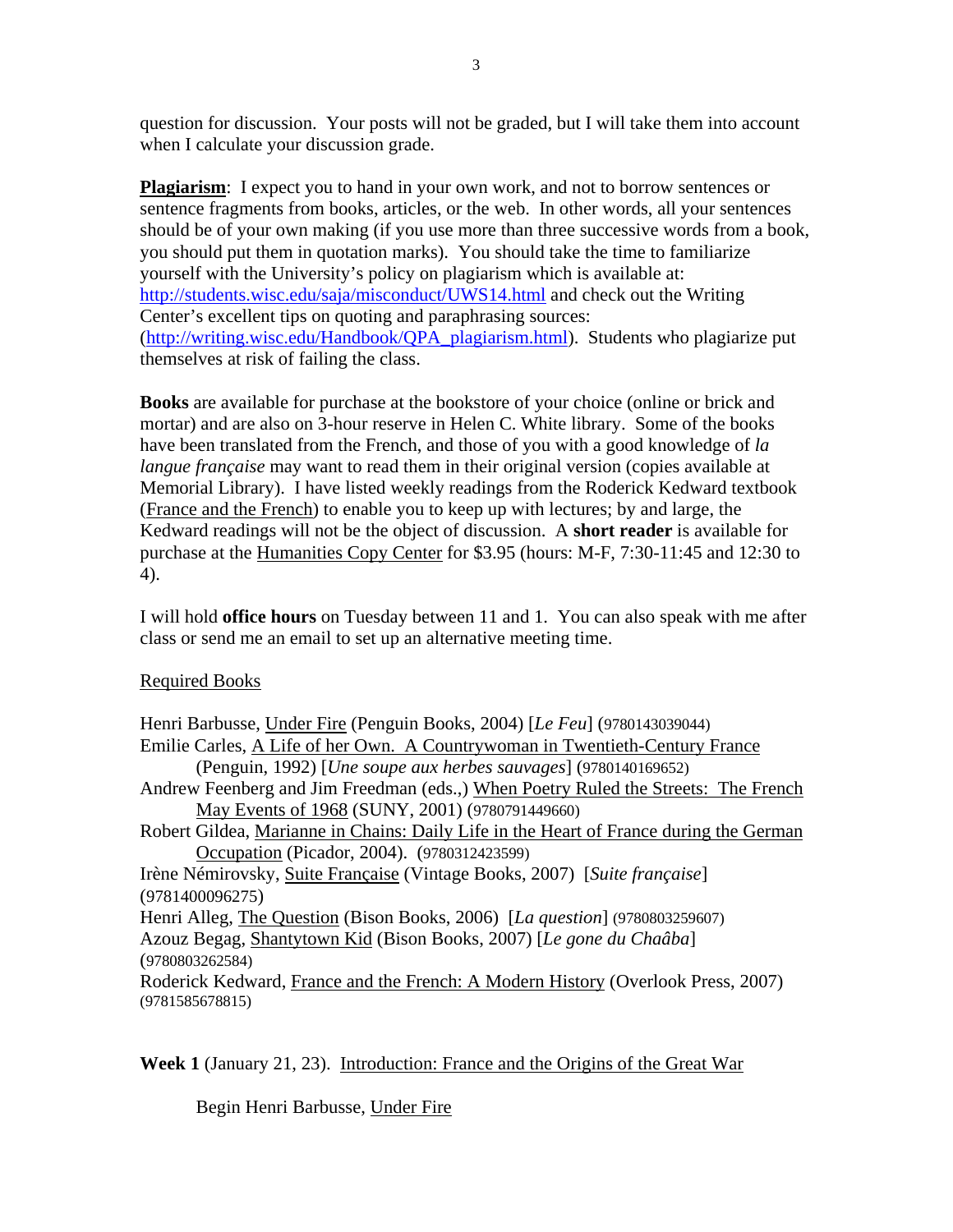**Week 2** (January 28, 30) The Great War

Reading: Henri Barbusse, Under Fire, chapters 1-12; Kedward, France and the French, 62-87

**Week 3** (February 4, 6) The 1920s and the Question of French Fascism

Reading: Henri Barbusse, Under Fire, finish book; Kedward, France and the French, 88-111.

# **Due in class, Feb 6: write a one-page paper explaining what the** *poilus* **in Under Fire are fighting for.**

**Week 4** (February 11, 13) The Popular Front and the Road to War

**Movie**: Jean Renoir, Grand Illusion. **View before the Feb 13** lecture/discussion.

# **Due in class, Feb 13: In one sentence, of no more than 50 words, explain why Renoir's movie is entitled Grand Illusion.**

Reading: "Programme of the Popular Front," (reader); Irène Némirovsky, Suite Française, 1-144; Kedward, France and the French, 167-218.

**Week 5**. (February 18, 20) The Strange Defeat

#### **Revised one-page paper due in class Feb 18.**

Reading: Irène Némirovsky, Suite Française, 145-300 [I encourage you to read beyond p. 300 and finish the book]; Kedward, France and the French, 219-44

**Week 6** (February 25, 27) The Vichy Régime, Collaboration, and Resistance

#### **Draft of first 6 page paper due in class on February 27**

Reading: Robert Gildea, Marianne in Chains, 1-115; Kedward, France and the French, 245-71.

**Week 7** (March 4, 6) The Liberation and the New Regime

Reading: Robert Gildea, Marianne in Chains, 209-90; 317-47 ; Kedward, France and the French, 272-309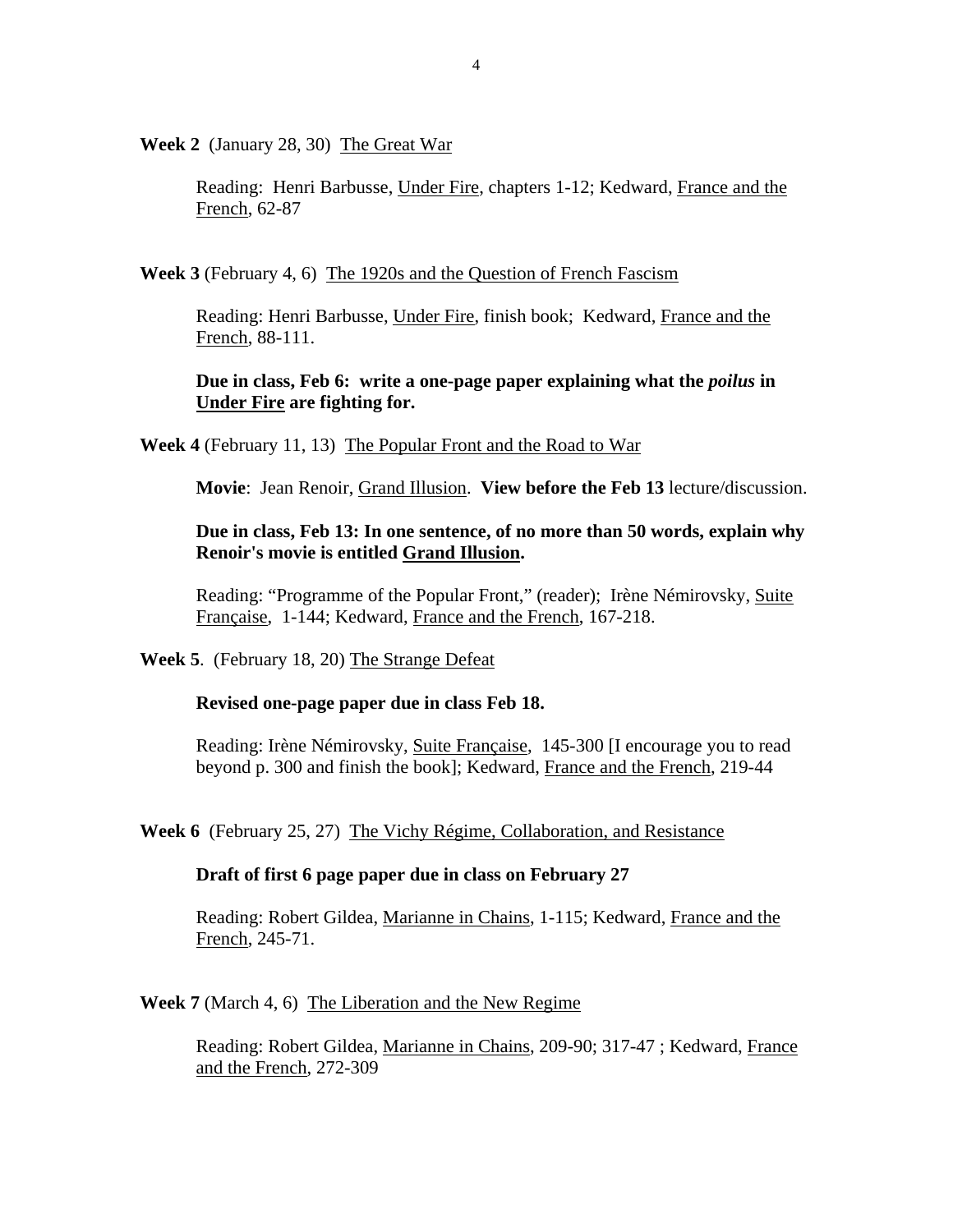**Due in class, March 6: In one sentence, of no more than 50 words, explain why Gildea argues the French were "in between" during the German Occupation.** 

### **Week 8** (March 11, 13) Intellectuals and Empire

Reading: Tony Judt, Past Imperfect: French Intellectuals, 1944-56 (Reader)

#### **Week 9**: **Spring Break**

**Week 10** (March 25, 27). The Collapse of the Empire and the Algerian War

## **Revised version of 6-page paper due March 25**

Reading: Henri Alleg, The Question, 33-96; Kedward, France and the French, 310-48

**Week 11** (April 1, 3) The Fifth Republic and Charles De Gaulle

Andrew Feenberg and Jim Freedman, When Poetry Ruled the Streets, 3-30, 73- 121; Kedward, France and the French, 384-431.

**Movie:** Gillo Pontecorvo, The Battle of Algiers, view by April 1.

## **In class map quiz, April 3**

## **Week 12** (April 8, 10) The May 1968 movement and the Consumer Society

Reading: Reading: Andrew Feenberg and Jim Freedman, When Poetry Ruled the Streets, 33-66, 123-184; Begin Emilie Carles, A Life of Her Own

### **Draft of Second 6-page paper due on April 10.**

#### **Week 13** (April 15, 17) European Unity and Rural Society

Reading: Emilie Carles, A Life of her Own. A Countrywoman in Twentieth-Century France (finish book)

**Due in class, April 17: In one sentence, of no more than 50 words, explain why Emilie Carles became a pacifist.** 

**Week 14** (April 22, 24) Immigration and Gender

Reading: Simone de Beauvoir, The Second Sex (reader)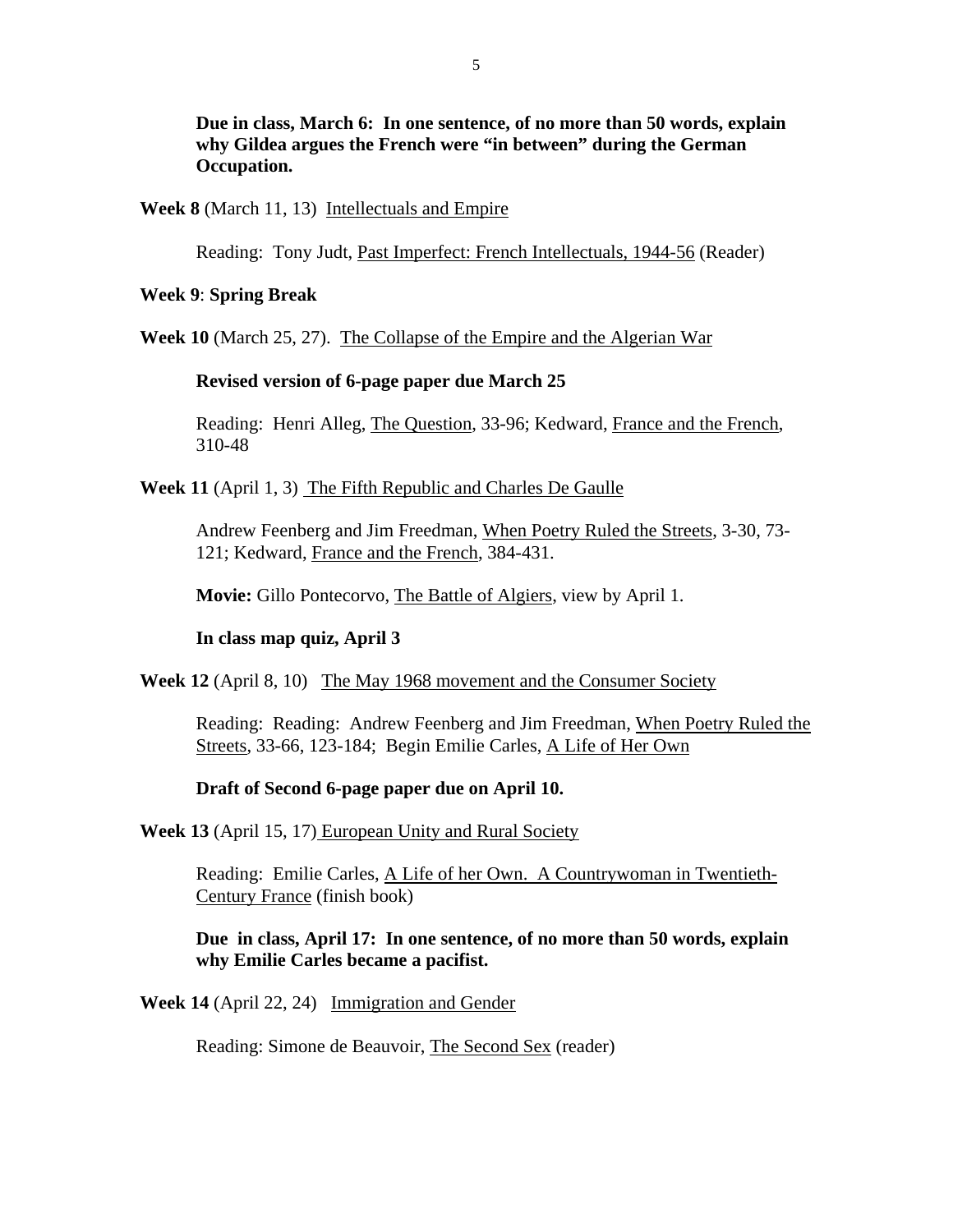Week 15 (April 29, May 1) Religion and the Troublesome Memory of the Past

Begin reading: Azouz Begag, Shantytown Kid; Kedward, France and the French, 551-69.

## **Final version of second 6-page paper due April 29**

Week 16 (May 6, 8) From Mitterrand's "socialist experiment" to the Rise of the Extreme Right

Reading: Azouz Begag, Shantytown Kid; Jim Wolfreys, "Neither Right Nor Left? Towards an Integrated Analysis of the Front National," (Reader); Kedward, France and the French, 476-508.

# **FINAL EXAMINATION: Wednesday May 14, 2:45-4:45 PM**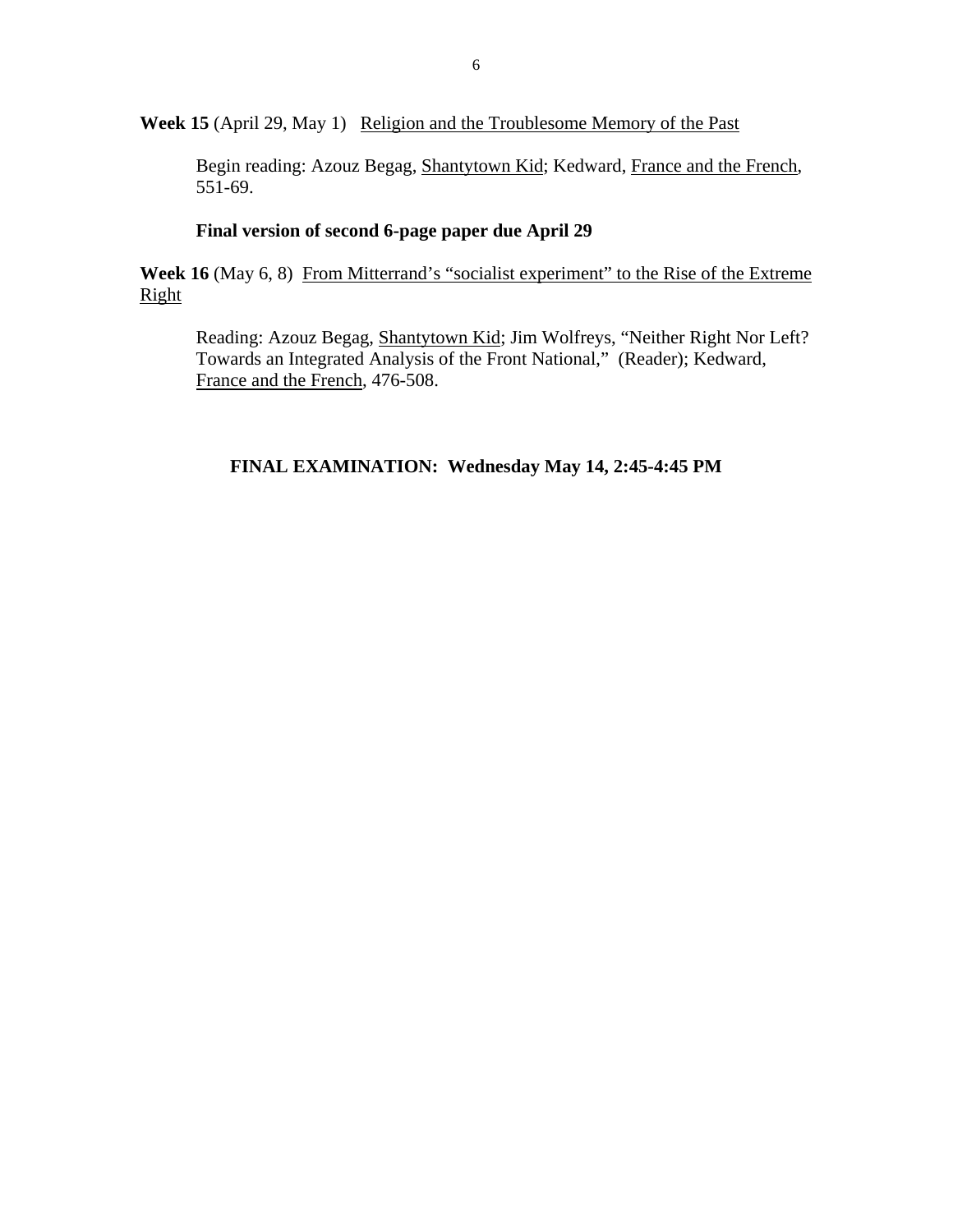# Goals of the History Major

The goal of the history major is to offer students the knowledge and skills they need to gain a critical perspective on the past. Students will learn to define important historical questions, analyze relevant evidence with rigor and creativity, and present convincing arguments and conclusions based on original research in a manner that contributes to academic and public discussions. In History, as in other humanistic disciplines, students will practice resourceful inquiry and careful reading. They will advance their writing and public speaking skills to engage historical and contemporary issues.

To insure that students gain exposure to some of the great diversity of topics, methodologies, and philosophical concerns that inform the study of history, the department requires a combination of courses that offers breadth, depth, and variety of exposition. Through those courses, students should develop:

- 1. Broad acquaintance with several geographic areas of the world and with both the pre-modern and modern eras.
- 2. Familiarity with the range of sources and modes through which historical information can be found and expressed. Sources may include textual, oral, physical, and visual materials. The data within them may be qualitative or quantitative, and they may be available in printed, digital, or other formats. Modes of expression may include textbooks, monographs, scholarly articles, essays, literary works, or digital presentations.
- 3. In-depth understanding of a topic of their choice through original or creative research.
- 4. The ability to identify the skills developed in the history major and to articulate the applicability of those skills to a variety of endeavors and career paths beyond the professional practice of history.

## Skills Developed in the Major

## *Define Important Historical Questions*

- 1. Pose a historical question and explain its academic and public implications.
- 2. Using appropriate research procedures and aids, find the secondary resources in history and other disciplines available to answer a historical question.
- 3. Evaluate the evidentiary and theoretical bases of pertinent historical conversations in order to highlight opportunities for further investigation.

## *Collect and Analyze Evidence*

- 1. Identify the range and limitations of primary sources available to engage the historical problem under investigation.
- 2. Examine the context in which sources were created, search for chronological and other relationships among them, and assess the sources in light of that knowledge.